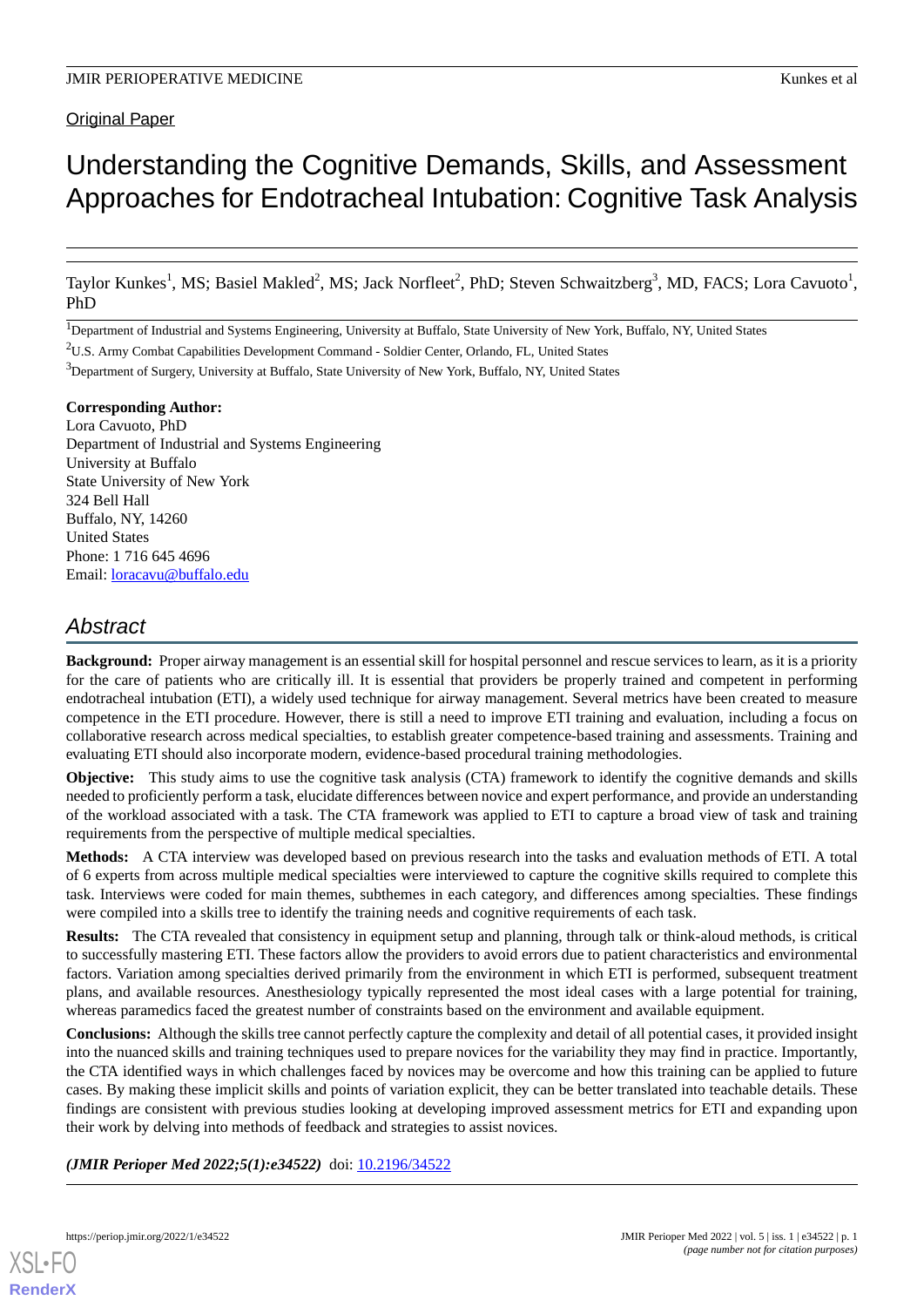### **KEYWORDS**

knowledge elicitation; knowledge acquisition; medical simulation; medical training; medical assessment; critical care; cognitive task analysis; qualitative methods; qualitative; endotracheal intubation; preoperative; training; health care professional; medical education; cognitive skill

# *Introduction*

### **Background**

Proper airway management is an essential skill for hospital personnel and rescue services to learn [[1-](#page-9-0)[4\]](#page-9-1); it is the first priority in the management of patients who are critically ill [[5\]](#page-9-2). Airway management includes a set of guidelines and clinical procedures performed to maintain or restore a patient's airflow to and from the lung [[2,](#page-9-3)[5](#page-9-2)[-9](#page-10-0)]. Endotracheal intubation (ETI) is a widely used technique for airway management in which a laryngoscope is used to obtain a view of the patient's vocal cords to pass an endotracheal tube into the trachea to facilitate lung ventilation  $[5,7,10]$  $[5,7,10]$  $[5,7,10]$  $[5,7,10]$  $[5,7,10]$ .

ETI is a lifesaving but complicated procedure. The success rate of prehospital intubation is approximately 69.8% and may be as low as 45% [\[11](#page-10-3),[12\]](#page-10-4). Failure to properly ventilate contributes to poor patient outcomes in patients with trauma [\[6](#page-10-5),[13](#page-10-6)[,14](#page-10-7)] and may lead to life-threatening complications, such as hemorrhage, obstruction, tension pneumothorax, or fatality [[9](#page-10-0)[,11](#page-10-3),[13-](#page-10-6)[16\]](#page-10-8). The risk of an adverse event increases with each subsequent intubation attempt, which can cause tissue damage, edema, or bleeding [[9,](#page-10-0)[11](#page-10-3),[16,](#page-10-8)[17](#page-10-9)]. Therefore, it is critical that providers be properly trained and competent in performing this procedure. The difficulty of the procedure is determined by patient characteristics and unanticipated events [[7](#page-10-1)[,13](#page-10-6)]. These may include patient weight, atypical airway physiology, any unanticipated obstructions, hemodynamic instability, or compounding injury, which may necessitate cervical spine protection [[7](#page-10-1)[,10](#page-10-2),[11](#page-10-3)[,14](#page-10-7)].

Despite it being a critical skill in airway management, there is variation in the method of training and way in which to measure competency [[18\]](#page-10-10). Current training methods typically include practicing on cadavers or mannequins and in airway management rotations in clinical settings with live patients [[5](#page-9-2)[,9](#page-10-0),[17](#page-10-9)[,19](#page-10-11)]. Airway management rotations typically begin by watching in the operating room, where intubation is more routine and easier, and moving to units within the hospital in which intubation is increasingly difficult, such as the intensive care unit [[10](#page-10-2)[,19](#page-10-11)]. However, due to variation in patient anatomy and the need for patient safety, medical residents do not always have the opportunity to practice difficult intubations on live patients [[9\]](#page-10-0). Thus, mannequins and simulators are used instead. Mannequins have been shown to have no direct risk to patients, allow for repeated practice, and act as a bridge between classroom instruction and practical application [[10,](#page-10-2)[19\]](#page-10-11).

Although the Accreditation Council for Graduate Medical Education (ACGME) mandates competency in ETI, there is still room for interpretation as to how to evaluate that competency [\[19](#page-10-11)]; these measures differ on the number of required procedures, the type of intubation experiences, and the nature of the training program itself. Several metrics have been developed to measure competence in the ETI procedure

 $XS$ -FO **[RenderX](http://www.renderx.com/)** [[12,](#page-10-4)[17,](#page-10-9)[19](#page-10-11)[,20](#page-10-12)]. Binary item checklists are the most commonly used evaluation metric. However, these provide a summative, rather than formative, assessment of trainee skill [\[10](#page-10-2),[12](#page-10-4)[,19](#page-10-11)]. A recent review of training methods by Brown et al [[19\]](#page-10-11) calls for a change to improve ETI training and evaluation. These include a focus on multispecialty research to establish criteria in airway management and establish training collaboration, longitudinal competence-based assessments rather than quantitative assessments, and the incorporation of modern, evidence-based procedural training methodologies [\[19](#page-10-11)].

Cognitive task analysis (CTA) is a framework from human factors engineering developed to identify cognitive demands and skills needed to proficiently perform a task; it seeks to describe performance differences between novices and experts and provides an understanding of the workload associated with a task [\[20](#page-10-12)]. Methods of CTA typically involve observation and interviews to elicit both explicit and implicit knowledge about a task that may be omitted during free recall [[21](#page-10-13)[,22](#page-10-14)]. Unlike hierarchical task analysis (HTA), which seeks to describe the procedure in terms of sequential tasks and subtasks required to complete a goal [[23\]](#page-10-15), CTA seeks to understand and characterize the procedural knowledge of experts to inform tool design and novice informational requirements and to understand potential errors to avoid or correct them  $[20,22]$  $[20,22]$  $[20,22]$  $[20,22]$ . An additional advantage of CTA is that it may be conducted with a limited number of subject-matter experts. Although there is little consensus as to exactly how many experts are needed to achieve the greatest knowledge elicitation, it is recommended to interview experts only until enough information is collected [[24,](#page-10-16)[25](#page-10-17)]. Owing to diminishing returns, wherein the amount of new information collected decreases with each new expert interviewed, an ideal number of participants is typically between 3 and 5 participants [[24,](#page-10-16)[25\]](#page-10-17).

### **Objectives**

This study seeks to apply the CTA framework toward the training of ETI. Findings from the CTA would highlight the learning needs of novices toward the development of task expertise and problem solving in adverse events. This work will focus on integrating perspectives from multiple specialties including anesthesiology, emergency medicine, and paramedicine to capture a broad view of task and training requirements. Finally, the results of the CTA will be used to inform a set of skills required to inform a more objective evaluation method for ETI.

# *Methods*

### **Hierarchical Task Analysis**

Before conducting the CTA, an HTA was completed to identify the key tasks that occur before, during, and immediately after ETI using direct laryngoscopy. An HTA breaks down the procedure into specific tasks and subtasks from the preparation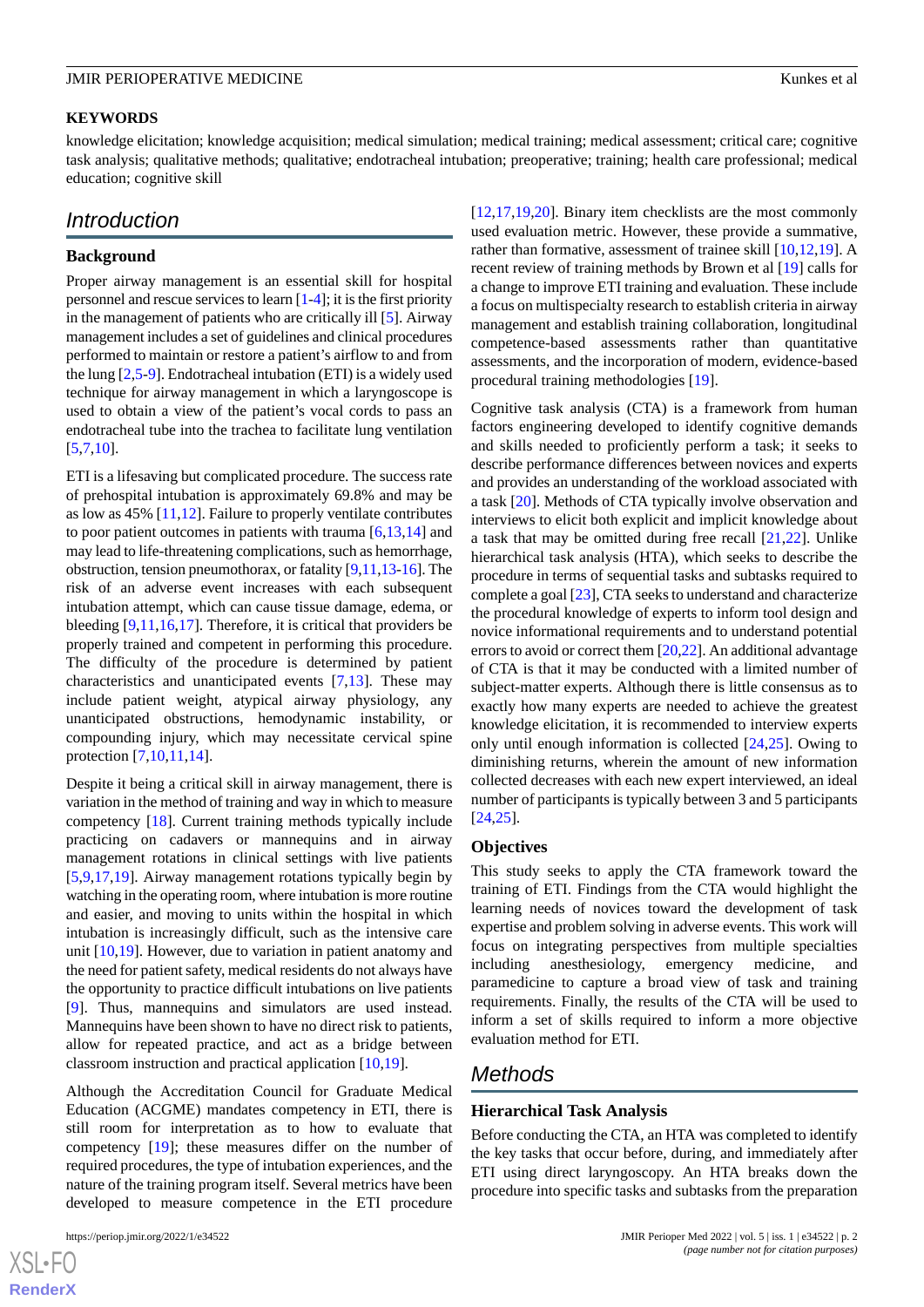of equipment and positioning the patient to securing the endotracheal tube in place once it has been inserted. The HTA was completed based on a review of previous studies into assessment of ETI [\[6](#page-10-5)[,10](#page-10-2)[,26](#page-10-18)] and gathering information from sources that included web-based videos, reference texts, and observation. Both Ryason et al [[10](#page-10-2)] and Hart et al [[26\]](#page-10-18) described the validation of metrics for ETI assessment. These metric tools were used to create an HTA for this study. The HTA started with the following main tasks: (1) initiating the procedure and positioning the patient, (2) inserting the direct laryngoscopy blade, (3) achieving the optimal laryngeal view, (4) inserting the endotracheal tube, (5) verifying tube placement, and (6) securing the endotracheal tube. Subtasks were not explicitly described but were used to inform the creation of an interview guide.

### **CTA Interview Development**

<span id="page-2-0"></span>Interview questions were developed to capture a broad array of the steps required to complete an ETI and the necessary cognitive requirements to complete those activities. These included the specific goals of each step (and substep), the main challenges faced by novices and strategies used by experts to

overcome these challenges, methods of feedback, and current measures of proficiency. The questions were organized by subtask. The HTA and previous assessment tools served as a guide for systematically developing CTA questions for each task in the ETI procedure.

The interviews were semistructured, beginning with broad questions about the task (eg, "What are the main goals and priorities during this step?") with subsequent questions based on the response for clarification or to increase the interviewer's understanding (eg, "Can you explain the difference between the use of a stylet versus a bougie as an assistance device?"). Further questions expanded on the differences between performing ETI across varying specialties (eg, anesthesiology in the operating room, emergency medicine in a hospital emergency department, or paramedicine in someone's home). Additional questions were used to help discern implicit aspects of the cognitive processes of the procedure, such as decisions involved and methods to determine proficiency (eg, "What visual or tactile feedback do you use to determine the [laryngoscopy] blade is positioned correctly?"). Example questions from the interviews of ETI are provided in [Textbox 1.](#page-2-0)

**Textbox 1.** Exemplar questions from the cognitive task analysis interview with endotracheal intubation experts.

### **Cognitive task analysis interview questions**

- Describe the sequence of actions necessary to complete this step.
- What are the main goals and priorities during this step?
- What tools do you gather to begin? What factors determine this choice?
- What do you look for to determine proficiency in this step?
- In what instances might you need to use additional strategies to gain better visualization or understanding of landmarks?
- What steps do novices seem to have problems learning or performing?
- What is the proper grip to hold the laryngoscopy blade?
- What visual or tactile feedback do you use to determine the blade is positioned correctly or needs to be adjusted?
- What is the optimal laryngeal view?
- What feedback measures do you use to determine correct placement of the endotracheal tube?
- What methods do you use to test the security of the endotracheal tube?
- What problems should an expert be able to solve if they have mastered endotracheal intubation?
- At what point do you intervene if a task is being performed incorrectly? What does this intervention look like?

### **Follow-up questions to prompt further discussion**

- What alternative strategies could you use?
- What precautions or preventative measures do you use to overcome any risks?
- What skills are involved in completing this step?

Interviews were conducted using Zoom (Zoom Video Communications, Inc) video conferencing and in-person observation of the procedure on mannequins. Data were recorded through handwritten notes and audio and video recordings of the interviews. Zoom conferencing provided a transcription of each recording, which was reviewed against the audio recording for accuracy before the analysis. Each interview lasted approximately 60 minutes. Participants were briefed on the

study objectives before meeting with the researcher conducting the interview.

### **Ethical Approval**

The study was approved by the institutional review board at the University at Buffalo (STUDY00004879) and the Army Human Research Protection Office (ARL 21-007).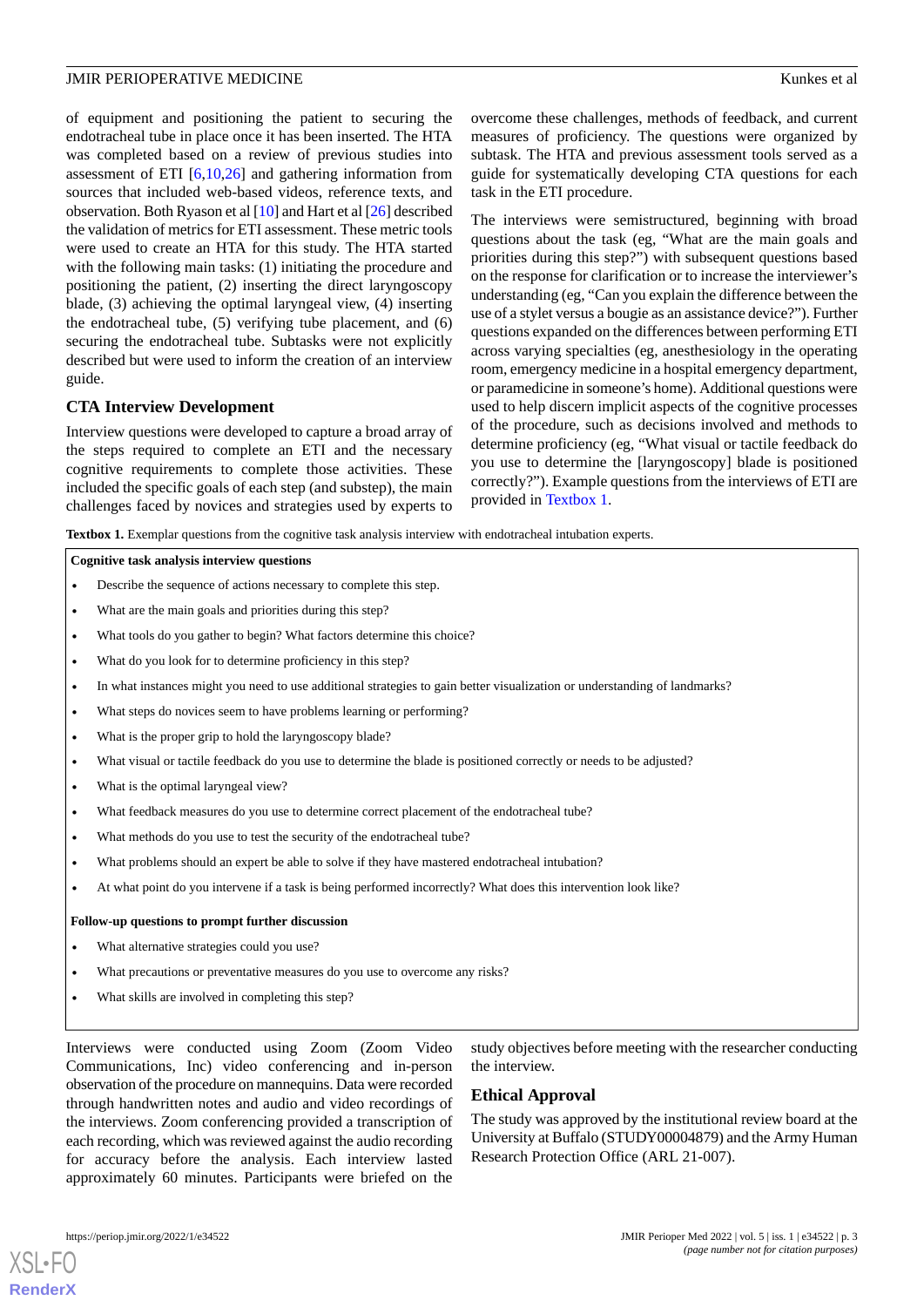### **Participants**

Interviews were conducted with 6 participants from multiple specialties and work environments to gain diverse perspectives on the procedure. The participants were 2 anesthesiologists, 2 emergency medicine physicians, and 2 paramedics. The participants were from Florida, New York, and Ontario, Canada. The participants were all considered experts in their field, and each participant serves as an instructor in their respective setting.

These medical specialties were chosen based on their job descriptions and responsibilities and the nature of medical procedures they can perform. Anesthesiologists complete 12 to 14 years of formal education, including 12,000 to 16,000 hours of clinical training [[27\]](#page-10-19). They are required to evaluate, monitor, and supervise patient care before, during, and after surgery and may assist in pain management [\[27](#page-10-19),[28\]](#page-11-0).

Emergency medicine physicians complete 11 to 12 years of formal education, of which 3 to 4 years are residency in an emergency medicine program. Emergency medicine physicians must stabilize and treat patients until emergency care is no longer required. This includes completing a patient assessment, diagnosing illness or injuries, ordering appropriate medical exams and treatments, creating and communicating postemergency plans with the patient and other providers as necessary, and facilitating the patient transition to their home or living environment or to another department in the hospital [[29](#page-11-1)[,30](#page-11-2)]. Although education requirements may differ, the job responsibilities among emergency medicine physicians in the United States and Canada are comparable [\[30](#page-11-2)].

Finally, paramedics receive the least amount of formal school-based training. Paramedics must hold an emergency medical technician–basic (EMT-B) certification before applying for a paramedic program. The EMT-B program typically requires 150 to 180 hours of training. Paramedics must complete an additional 1200 to 1800 hours of training in a nationally accredited program and pass both written and practical examinations [[31\]](#page-11-3). Paramedics are responsible for responding to emergency calls for medical assistance; must assess, triage, and treat patient physical and psychological needs; and facilitate referrals to a higher level of medical care when necessary [[31\]](#page-11-3). Unlike an EMT-B, who can perform basic life support, a paramedic may perform more complex medical procedures and administer medication [[31\]](#page-11-3).

### **Analysis**

A thematic analysis of the qualitative data from the interviews was conducted primarily by a single researcher (TK), a PhD student in human factors. Deductive coding was used to create the following high-level categories based on the interview guide: main goals, challenges, methods of feedback, strategies, and measures of proficiency. A deeper analysis using inductive coding was conducted to identify further themes related to the cognitive aspects of ETI. These themes were identified and organized within each high-level category for each task of the ETI procedure. Owing to variation in cognitive skills required across specialties, a separate analytic framework was developed to delineate competencies among the specialties examined in this study: anesthesiology, emergency medicine,

paramedicine. This allowed for further analysis of the differences between ideal and complicated cases; for example, in a hospital environment, the patient is typically in an accessible location, whereas outside the hospital, the patient may need to be moved to a location where the provider can perform ETI. The themes and subthemes were incorporated into a skills tree depicting the various cognitive skills and insights in each step of the procedure; this skills tree can then be used to develop training tools or provide greater insight into assessment metrics.

# *Results*

### **Overview**

A total of 6 participants were interviewed and observed. Of these 6 participants, 5 (83%) were interviewed over Zoom video conferencing, and 1 (17%) was interviewed in person. In addition, 33% (2/6) of the participants provided a demonstration of the ETI on a mannequin. Interviews were conducted by a single researcher (TK). Of the 6 participants, 2 (33%) were anesthesiologists, 2 (33%) were emergency medicine physicians, and 2 (33%) were paramedics. The participants had an average of 17 years of experience: anesthesiologists 18 years, emergency medicine physicians 17 years, and paramedics 16 years. All participants held educational roles in their respective facilities and were considered experts in their field.

The interviews elicited the cognitive demands and procedural skills required to complete ETI from the perspectives of practitioners across multiple specialties. These interviews further highlighted the training requirements, stumbling points, and measures of proficiency that novices experience when performing this procedure. Furthermore, the interviews showed the differences and similarities in cognitive requirements when performing ETI within different medical specialties and environments. The findings from these interviews were categorized according to each step of the ETI procedure and emergent themes, as shown in [Table 1](#page-4-0).

Five broad, high-level categories were identified for each step of the ETI procedure: main goals, challenges, methods of feedback, strategies to assist, and measures of proficiency. Emergent themes within each of the above categories were mapped to the various steps of the ETI procedure. This represents the interconnected nature of each category of cognitive insights, as they relate to a specific task or subtask within the procedure. For example, under the "Insertion of the Endotracheal Tube" task, the main goal is to successfully insert the tube. However, deviations in the patient's anatomy, noted under challenges, may arise when the airway is smaller than anticipated, and it is difficult to actually pass the endotracheal tube past the vocal cords. A strategy that could be used is to advance a bougie past the vocal cords first, as it has a smaller diameter, and then insert the endotracheal tube over the bougie.

The content in each theme within the skills tree table can be elaborated based on the complexity of each case. However, the key insights represented here provide a level of detail sufficient to the design of new cross-specialty training methods and assessment tools.

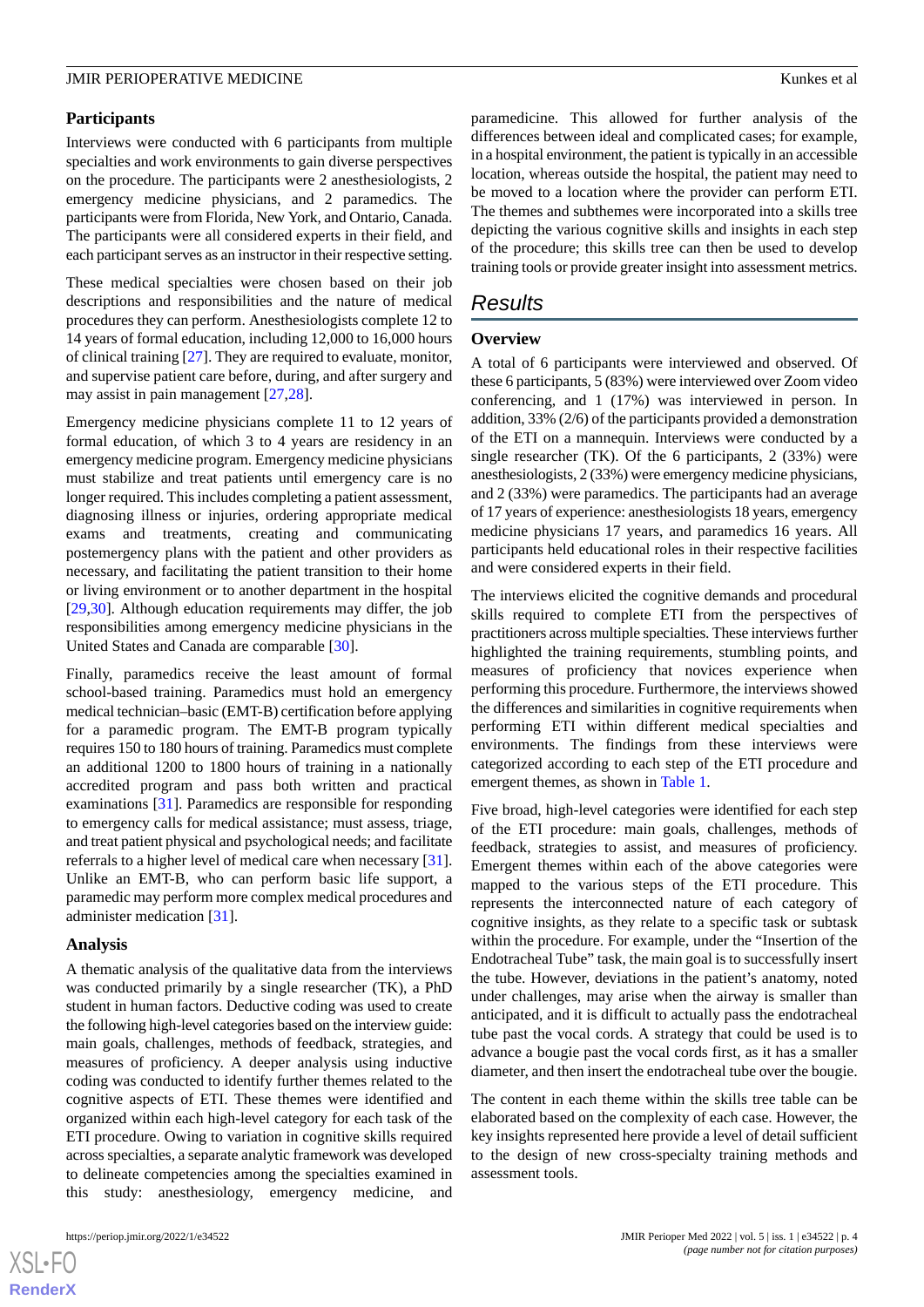# **JMIR PERIOPERATIVE MEDICINE** Kunkes et al.

<span id="page-4-0"></span>**Table 1.** Skills tree for endotracheal intubation.

|                                                                           | Main goals                                                                                                                                                                                                                                                                   | Challenges                                                                                                                                                                                                                                                                                                                                                                                                      | Methods of feedback                                                                                                                                                                                                                                                        | Strategies to assist                                                                                                                                                                                                                                                            | Measures of proficiency                                                                                                                                                                                                                                                                                                                                                                                                                                                                                           |
|---------------------------------------------------------------------------|------------------------------------------------------------------------------------------------------------------------------------------------------------------------------------------------------------------------------------------------------------------------------|-----------------------------------------------------------------------------------------------------------------------------------------------------------------------------------------------------------------------------------------------------------------------------------------------------------------------------------------------------------------------------------------------------------------|----------------------------------------------------------------------------------------------------------------------------------------------------------------------------------------------------------------------------------------------------------------------------|---------------------------------------------------------------------------------------------------------------------------------------------------------------------------------------------------------------------------------------------------------------------------------|-------------------------------------------------------------------------------------------------------------------------------------------------------------------------------------------------------------------------------------------------------------------------------------------------------------------------------------------------------------------------------------------------------------------------------------------------------------------------------------------------------------------|
| Overall pro-<br>cedure                                                    | Consistency<br>$\bullet$<br>Timing (preoxygena-<br>$\bullet$<br>tion [5 minutes],<br>equipment setup,<br>and procedure [30-<br>60 seconds])                                                                                                                                  | Provider-related: confi-<br>$\bullet$<br>dence in ability to per-<br>form a procedure and<br>to lead medical team;<br>maintain composure<br>Patient-related: atypi-<br>$\bullet$<br>cal anatomy or unantic-<br>ipated events, patient's<br>medical conditions,<br>and airway difficulty<br>Procedure-related:<br>safety of the patient<br>and provider and type<br>of intubation (rapid-se-<br>quence or awake) | Talk-aloud<br>$\bullet$<br>method (prior to<br>real case, during<br>real case, and<br>contingency<br>planning for sim-<br>ulated case)<br>Mannequins and<br>$\bullet$<br>simulators<br>Video laryngo-<br>scope                                                             | Medical team (reas-<br>surance of expert to<br>provide feedback<br>and to take over<br>procedure; other<br>team members to<br>provide assistance<br>and to monitor pa-<br>tient vitals)<br>Procedure talk-<br>through method<br>(prior to real case<br>and during real<br>case) | Planning for proce-<br>$\bullet$<br>dure (clear and con-<br>cise, contingency<br>for real or potential<br>problems, and next<br>steps [what comes<br>after ETI <sup>a</sup> ])<br>Consistency (in<br>each step)<br>Timing<br>Communication<br>with medical team<br>Number of success-<br>$\bullet$<br>ful intubations (on a<br>mannequin and per-<br>son)<br>Lack of trauma to<br>lips, teeth, or airway<br>tissues<br><b>Accreditation Coun-</b><br>cil for Graduate<br><b>Medical Education</b><br>Requirements |
| Step 1:<br>preparation<br>and position-<br>ing                            | Ventilate and pre-<br>oxygenate the pa-<br>tient<br>Ensure functionality<br>$\bullet$<br>of equipment (medi-<br>cal equipment and<br>medication)<br>The patient is posi-<br>tioned correctly<br>(supine, sniffing po-<br>sition and appropri-<br>ate height for<br>provider) | Consistency (equip-<br>$\bullet$<br>ment is set up in the<br>same manner each time<br>and all equipment and<br>materials are available)<br>Timing (insufficient<br>$\bullet$<br>preoxygenation)<br>Patient characteristics<br>$\bullet$<br>(facial hair, weight,<br>anatomical challenges<br>[eg, jaw size and neck<br>mobility], and other in- $\bullet$<br>juries)                                            | Patient body posi-<br>$\bullet$<br>tion (supine,<br>sniffing position<br>and height of<br>surface on which<br>patient is laying)<br>Suitability of<br>$\bullet$<br>equipment (cho-<br>sen tools are ap-<br>propriate for the<br>patient)<br>Indication for in-<br>tubation | Consistency<br>$\bullet$<br>Use of additional<br>$\bullet$<br>equipment (to<br>change equipment if<br>needed and to repo-<br>sition the patient)                                                                                                                                | Correct indication<br>for intubation<br>Consistency over<br>$\bullet$<br>multiple attempts<br>The patient is posi-<br>$\bullet$<br>tioned correctly<br>Suitability of equip-<br>$\bullet$<br>ment (appropriate<br>equipment sizes and<br>medication)                                                                                                                                                                                                                                                              |
| Step 2: insert- $\bullet$<br>ing the direct<br>laryn-<br>goscopy<br>blade | Timing (approxi-<br>mately 30 seconds)<br>Visualization (keep<br>airway clear to see<br>while inserting<br>laryngoscopy blade)                                                                                                                                               | Motor skills (rocking<br>$\bullet$<br>blade back instead of<br>lifting, not sweeping<br>tongue to the left, lift-<br>ing blade too early, us-<br>ing excessive force to<br>lift blade)<br>Patient-related factors<br>$\bullet$<br>(abnormal/atypical<br>anatomy and obstruct-<br>ed view)<br>Movement speed<br>(move too quickly,<br>leading to additional<br>challenges)                                       | Field of vision<br>(can provider see<br>vs can they not<br>see)                                                                                                                                                                                                            | Talk-aloud method<br>(slows down proce-<br>dure to allow the<br>provider to visualize<br>and provides the in-<br>structor an opportu-<br>nity to understand<br>trainee's view)<br>Make a change (to<br>equipment and tech-<br>nique)                                            | Talk-aloud method<br>$\bullet$<br><b>Blade</b> position<br>$\bullet$<br>Pre-assessment de-<br>$\bullet$<br>terminations (air-<br>way difficulty deter-<br>mines timing and<br>may influence repo-<br>sitioning and num-<br>ber of reattempts<br>that are reasonable)<br>Lack of trauma to<br>$\bullet$<br>patient                                                                                                                                                                                                 |
| Step 3:<br>achieving<br>the optimal<br>view                               | See tracheal open-<br>ing (achieve a view<br>in which the<br>provider can pass<br>the endotracheal<br>tube through the vo-<br>cal cords)                                                                                                                                     | Motor skill (blade in<br>$\bullet$<br>correct position and<br>use of force rather than<br>fine motor control)<br>Obstructed view (due)<br>$\bullet$<br>to abnormal or atypical<br>anatomy)                                                                                                                                                                                                                      | Talk-aloud<br>method (pro-<br>vides the instruc-<br>tor an opportuni-<br>ty to understand<br>the trainee's<br>view)<br>Video review (if<br>available)                                                                                                                      | Reposition the pa-<br>tient (body supports,<br>pull on the right<br>side of the mouth,<br>and the BURP <sup>b</sup><br>technique)<br>Review patient histo-<br>$\bullet$<br>ry (maintain compo-<br>sure)<br>Change equipment<br>$SALADc$ technique                               | Verbal review (of<br>$\bullet$<br>technique and land-<br>marks)<br>Timing $(5-10 \text{ sec}$<br>onds)                                                                                                                                                                                                                                                                                                                                                                                                            |

[XSL](http://www.w3.org/Style/XSL)•FO

**[RenderX](http://www.renderx.com/)**

https://periop.jmir.org/2022/1/e34522 p. 5 | iss. 1 | e34522 | p. 5 *(page number not for citation purposes)*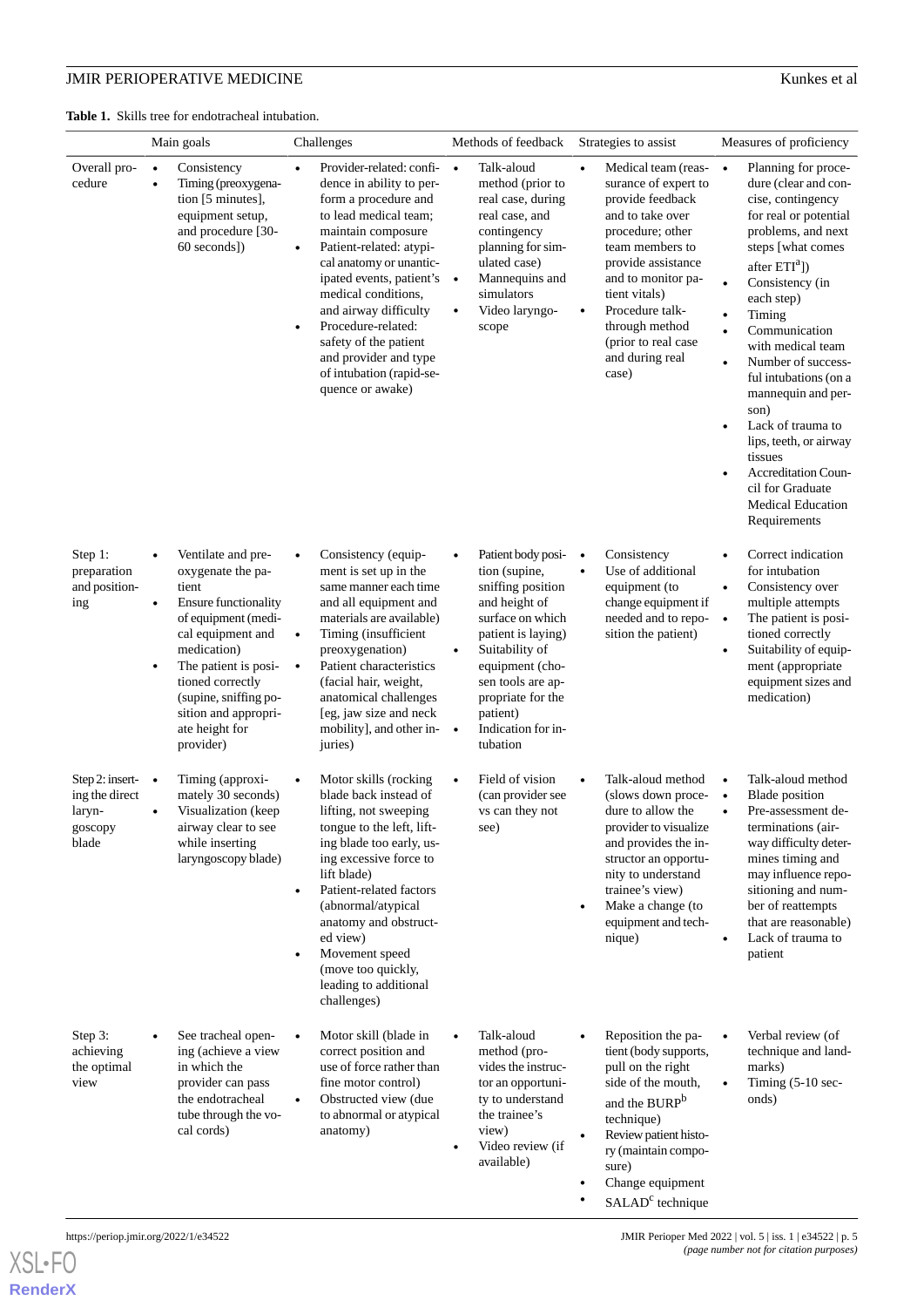|                                                            | Main goals                                                                                                                                           | Challenges                                                                                                                                                                                                                                                                                                  | Methods of feedback                                                                                                                                                                                                                                                                                                          | Strategies to assist                                                                                                                                                                                                                                                                                                                                             | Measures of proficiency                                                                                |
|------------------------------------------------------------|------------------------------------------------------------------------------------------------------------------------------------------------------|-------------------------------------------------------------------------------------------------------------------------------------------------------------------------------------------------------------------------------------------------------------------------------------------------------------|------------------------------------------------------------------------------------------------------------------------------------------------------------------------------------------------------------------------------------------------------------------------------------------------------------------------------|------------------------------------------------------------------------------------------------------------------------------------------------------------------------------------------------------------------------------------------------------------------------------------------------------------------------------------------------------------------|--------------------------------------------------------------------------------------------------------|
| Step 4: insert-<br>ing the endo-<br>tracheal tube          | Tube inserted cor-<br>$\bullet$<br>rectly (into the tra-<br>chea and at the cor-<br>rect depth)<br>Minimize trauma to<br>$\bullet$<br>airway tissues | Incorrect positioning of $\bullet$<br>$\bullet$<br>endotracheal tube (into<br>the esophagus, into on-<br>ly 1 bronchus, and too<br>shallow)<br>Premature removal of<br>equipment                                                                                                                            | Stopping criteria •<br>(depth mark on<br>tube at the teeth<br>or lips and can<br>tube continue to<br>advance [likely<br>in esophagus] or<br>not [likely in tra-<br>chea])<br>Tactile sensation<br>(feel of tracheal)<br>rings against<br>bougie)                                                                             | Use of assistance<br>device (stylet and<br>bougie)<br>Tube adjustment<br>$\bullet$<br>(hold toward the<br>end of the tube<br>rather than hold the<br>tube near the lips<br>and bend the tube<br>using a stylet into a<br>hockey stick shape<br>[ $\leq$ 45° angle])<br>Change equipment<br>$\bullet$<br>(stylet to bougie;<br>tube dimension)<br>SALAD technique | Depth of tube<br>$\bullet$<br>Number of attempts<br>$\bullet$<br>to insert tube<br>Timing<br>$\bullet$ |
| Step 5: veri-<br>fying endo-<br>tracheal tube<br>placement | Established airflow<br>$\bullet$<br>to the lungs (endotra-<br>cheal tube is in the<br>correct position for<br>appropriate oxygena-<br>tion)          | Verification methods<br>$\bullet$<br>(available tools for<br>verification and objec-<br>tivity of verification<br>methods)<br>Position of endotra-<br>$\bullet$<br>cheal tube (in the<br>esophagus rather than<br>the trachea, in 1<br>bronchus rather than 2,<br>and not far enough into •<br>the trachea) | Visual methods<br>$\bullet$<br>(visualization of<br>tube going<br>through cords<br>and tube chang-<br>ing color due to<br>mist)<br>Auditory meth-<br>$\bullet$<br>ods (auscultation<br>of breath sounds)<br>Device-assisted<br>methods (end-<br>tidal $CO2$ , chest<br>x-ray, and ultra-<br>sound)<br>Patient vital<br>signs | Readjustment of<br>$\bullet$<br>tube (to a different<br>depth)<br>Reattempt to insert<br>$\bullet$<br>endotracheal tube                                                                                                                                                                                                                                          | Patient has airflow<br>$\bullet$<br>to both lungs                                                      |
| Step 6: secur- $\bullet$<br>ing the endo-<br>tracheal tube | Stability of endotra- •<br>cheal tube place-<br>ment (ensure endo-<br>tracheal tube will<br>not move after<br>placement)                             | Available tools (tape<br>and securement device)<br>Securing tube to anoth-<br>$\bullet$<br>er tube (eg, to $NGd$<br>tube)<br>Failure to plan for<br>postintubation activi-<br>ties                                                                                                                          | Tug test (lightly<br>$\bullet$<br>pull on the endo-<br>tracheal tube to<br>test security)<br>Visual examina-<br>$\bullet$<br>tion of tape or<br>tube securement<br>device                                                                                                                                                    | Avoid unnecessary<br>$\bullet$<br>movement of tube<br>Tug test (excessive<br>$\bullet$<br>force during the tug<br>test may extubate<br>the patient prema-<br>turely)                                                                                                                                                                                             | Endotracheal tube<br>$\bullet$<br>does not move or<br>come out                                         |

<sup>a</sup>ETI: endotracheal intubation.

<sup>b</sup>BURP: backwards, upwards, right, pressure.

c SALAD: Suction-Assisted Laryngoscopy Airway Decontamination. <sup>d</sup>NG: nasogastric.

### **Main Goals**

Main goals refer to the overarching objective of each task within ETI. Achieving these goals determines if that task is considered successful and if the practitioner is ready to move to the next step. Themes in the main goals category provide a basis for the evaluation of trainee success. Achieving these goals, in conjunction with feedback received, as described in the "Methods of Feedback" section, allows the trainee to determine if they should proceed to the next step or make a corrective action at the current step.

The degree to which each goal is achieved may vary owing to differences in task complexity, patient characteristics, and the environment in which the ETI is being performed. For example,

 $XS$  • FO **[RenderX](http://www.renderx.com/)** in achieving the optimal view, the main goal is to achieve a view of the patient's soft palate and tracheal opening through which the provider can pass the endotracheal tube. A provider mentioned:

*...there are four views you can get...you can either see the vocal cords completely...or you can see only a very small part of the opening.*

In an ideal case, the provider would be able to see the epiglottis and the vocal cords in the center of the field of vision.

Although some variation results from patient or environmental characteristics, there may also be acceptable deviation in provider performance. This can be clearly seen in the first step of the procedure: positioning the patient. The patient should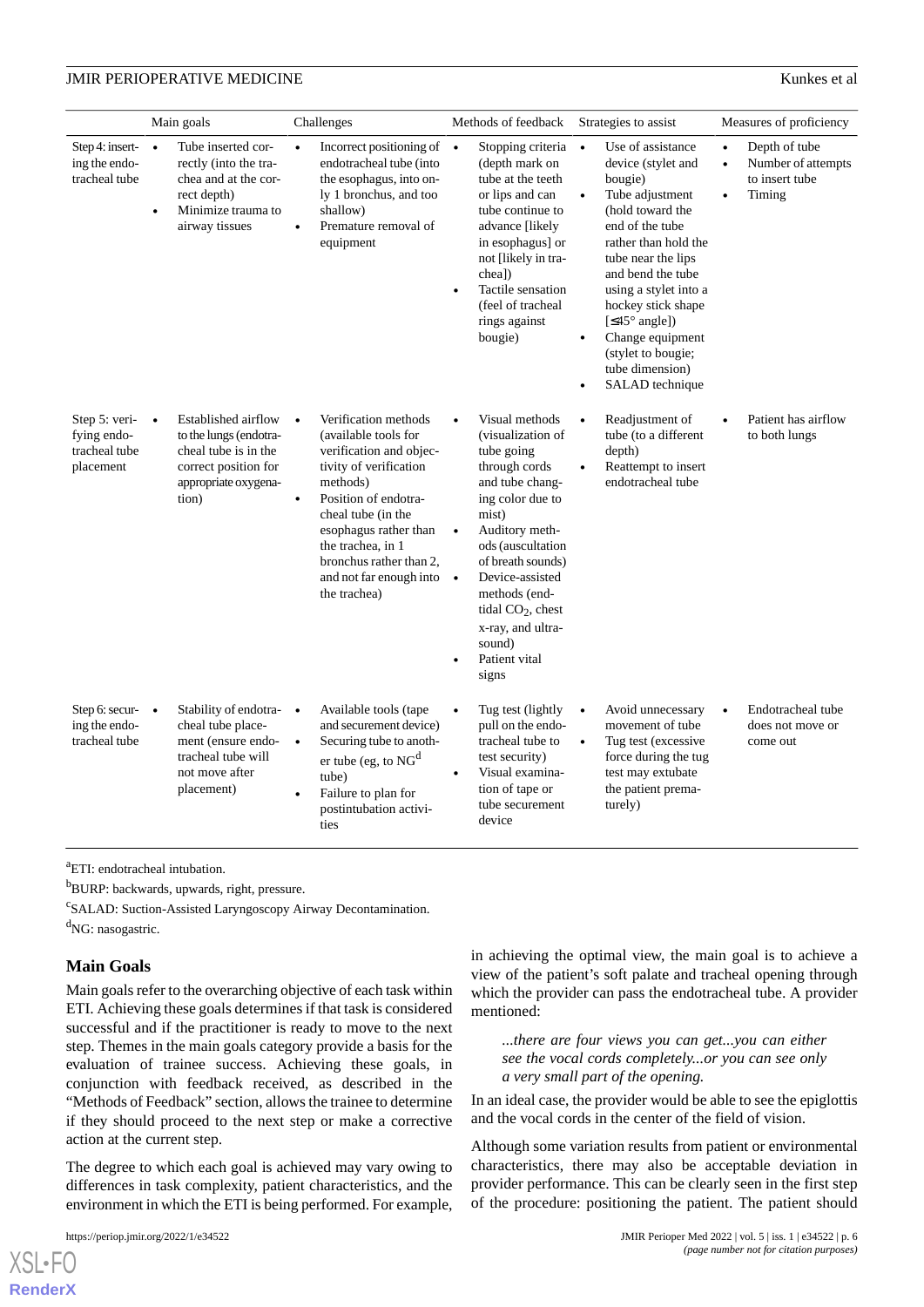always be in a supine and sniffing position by which the patient's ears are at the level of their shoulders and it looks as if the patient is sniffing flowers. However, the amount of padding or the angle at which the patient is positioned (eg, in reverse Trendelenburg) are variable.

### **Challenges**

Challenges are instances in which novices typically experience difficulty when performing ETI. These may be typical or routine obstacles that may occur during the procedure, unanticipated events, or barriers that arise from the provider's lack of experience. Typical challenges include anatomy- and physiology-related obstacles. For example, the patient may have a small mouth and jaw. As a result, the provider may need to use a smaller laryngoscopy blade or may experience difficulty in maneuvering the blade into position without causing damage to the patient's teeth or airway tissues. Problems or experiences that cannot be controlled or accounted for before the procedure are considered unanticipated events. The most commonly noted unanticipated event was an obstructed airway that was undetected in a preintubation airway assessment, such as a subglottic stenosis.

Challenges resulting from the provider's lack of experience include both behavioral- and skill-related barriers to ETI. The provider's confidence, or lack thereof, in their ability was frequently cited as a behavioral barrier. A provider noted:

*...an older medic who's done this a bunch of times may spend longer...and know they're almost where they need to be whereas novices may get in there and spend 15 seconds...and give up on that.*

Another provider discussed the provider's confidence in leading the medical team; if the provider is not confident in their ability, the rest of the medical team may also feel anxious. Skill-related barriers are those related to the motor skill necessary to perform ETI, such as lifting the laryngoscopy blade to achieve the optimal view rather than rocking the blade back into the patient's teeth.

Addressing these challenges during training allows novices to develop decision-making strategies for anticipated and unanticipated barriers to ETI. This supports the provider in assessing the trainee's ability to plan for future cases. It also provides insight into cognitive and motor skills where additional training may be required. The specific challenges a novice faces may influence what additional strategies are used to assist the provider in completing the procedure. Finally, by addressing these challenges explicitly during training, the novice may feel a greater sense of accomplishment when overcoming these hurdles and thus boost their confidence.

### **Methods of Feedback**

Methods of feedback refer to the external elements used by the provider to determine if they are performing the step correctly or if any adjustments are required. Feedback may be visual, tactile, or auditory. Visual methods of feedback include those that the provider can see. For example, when positioning the patient, the provider must also consider the height of the bed. The patient should be at a height "where [the provider's] elbows bend at about 90°." Some elements, such as this, are visible to

both the novice performing the ETI and the trainer observing. Other visual elements are only seen by the novice, such as if the provider can see the patient's vocal cords or not. In this case, additional strategies to assist performance may also be necessary.

Auditory methods of feedback primarily include talk-through protocols. During training, and before real cases, novices may discuss the procedure and potential problems that may arise. This allows the novice to verbally demonstrate their knowledge of the procedure and problem-solving capabilities. Verbal protocols also provide the trainer with information on what the novice is seeing during steps where there is limited visual feedback, such as when attempting to achieve the optimal view. Auditory methods also include the use of auscultation to verify placement of the endotracheal tube. Using a stethoscope, the physician listens for breath sounds over the stomach and both lungs to ensure that there is appropriate airflow.

Finally, tactile methods of feedback encompass those that the novice can feel. For example, providers can use stopping criteria when inserting the endotracheal tube. If the endotracheal tube can continue to advance, it is an indicator that it is likely in the esophagus and a second attempt is required; however, if the endotracheal tube stops and cannot be advanced further, it is likely in the trachea.

Incorporation of these methods of feedback into training provides novices with additional tools by which to evaluate and adjust their performance. Not all methods may be necessary in each case owing to natural variation in complexity; however, these methods are translatable to all cases. Furthermore, these methods of feedback can be incorporated into training as evaluation criteria for each task within the ETI procedure.

### **Strategies to Assist**

Strategies to assist are tools used by the provider to avoid or overcome complications presented during the ETI procedure. Commonly, these are used in response to a presented challenge or in conjunction with methods of feedback to adjust performance. The most commonly presented strategies were for the provider to make a change in how they are approaching the task. For example, when inserting the laryngoscopy blade, switching from a Miller blade to a MacIntosh blade may allow the provider to gain better visualization for later steps. Other reported physical strategies included the use of additional equipment, such as padding to reposition the patient or portable suction to remove blood or emesis obstructing the view of the airway. Additional strategies include talk-through protocols, which force the novice to slow down and take stock of what they are seeing and doing and how consistently the novice performs the procedure over multiple attempts. These strategies are cultivated by experts in order to assist trainees in developing their motor skills and build confidence in their ability. As such, it is critical to identify these strategies as requisite tools to successfully completing ETI.

### **Measures of Proficiency**

Measures of proficiency refer to the assessment methods used by a trainer to determine if the novice is successfully performing the procedure. These measures of proficiency provide a baseline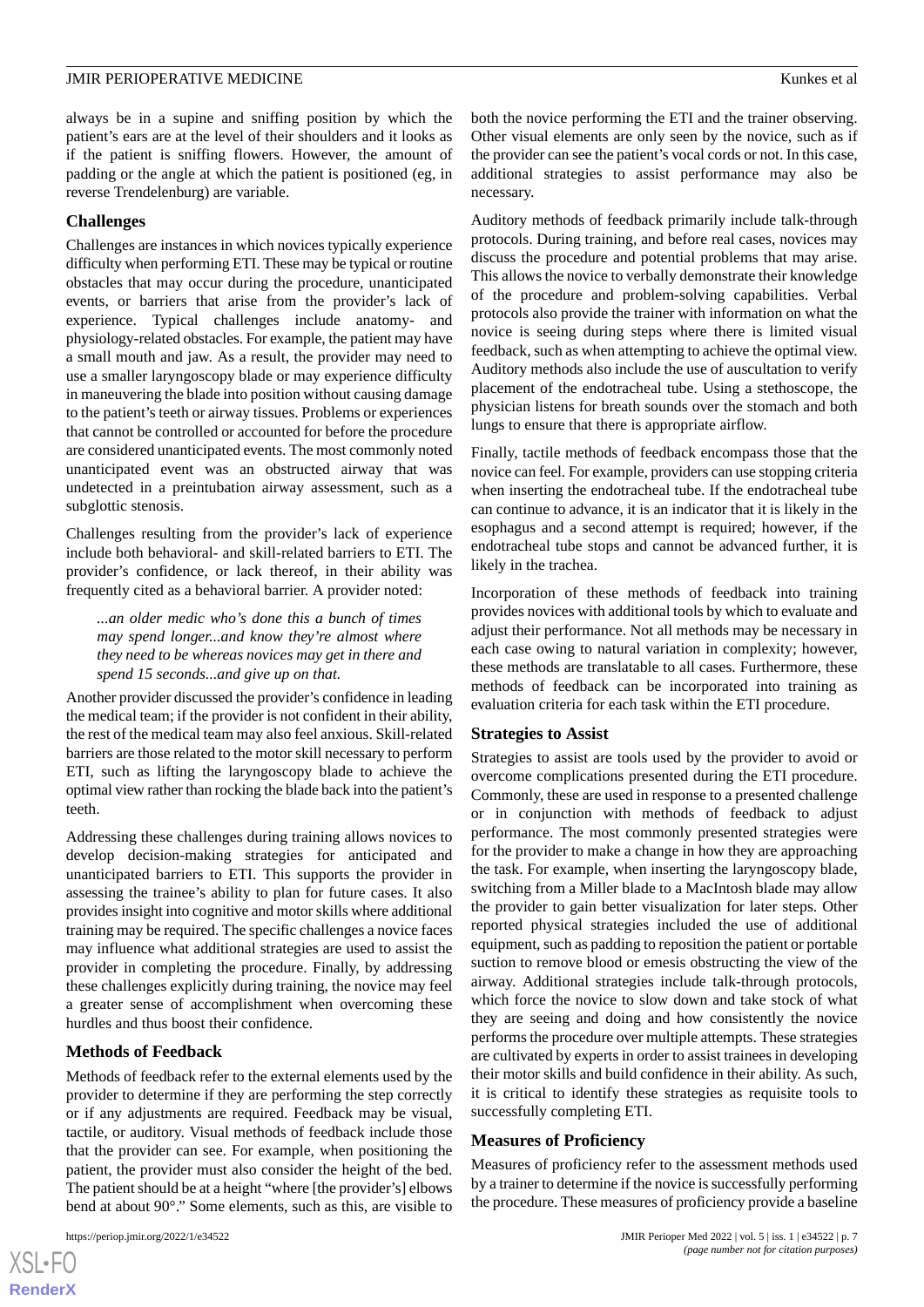for evaluation at each step of the procedure. Thus, providers can use these measures to target specific steps for additional training. These also allow for insight into which additional strategies or feedback may be most beneficial to the trainee.

Examples of measures to evaluate motor skill proficiency include observer assessment of patient positioning, laryngoscopy blade position, and the depth measurement mark on the endotracheal tube after it is inserted. In addition, the trainer may use talk-through protocols to determine if the trainee is progressing appropriately during the procedure; for example, the trainee may announce landmarks within the mouth and throat as they are advancing the laryngoscopy blade. Talk-through protocols also provide insight into the trainee's problem-solving abilities, similar to what might be experienced during medical licensing examinations.

Other measures of assessment include the time taken to complete the ETI, not including preoxygenation, how consistently the provider performs over multiple intubations, and the number of successful intubations performed. Providers reported varying counts of successful intubations for proficiency; a provider from anesthesiology cited that 50 successful intubations would be sufficient to call someone proficient, whereas an emergency medicine physician cited over 100 intubations throughout 5 years of residency. Other providers referenced the ACGME requirements as the standard for measuring proficiency across intubation attempts, with a minimum requirement of 35 successful intubations. The ACGME defines 5 levels of competency in airway management. At level 1, novices are expected to describe the airway anatomy. By level 5, the novice should be able to teach airway management skills to other health care providers. Although the ACGME does not have specific evaluation metrics, the suggested methods of evaluation include airway management assessment cards, checklists, procedures logs, and simulations.

### **Themes by Specialty**

The participants in this study were from various specialties. As such, differences were found in the learning requirements,

strategies to assist, and methods of feedback and measures of proficiency used by trainers. These differences are listed in [Table 2.](#page-8-0) The table distinguishes the following specialties: anesthesiology, emergency medicine, and paramedicine. Overall, there are a few key differences between the specialties. Variation among specialties primarily derived from the environment in which ETI is performed, subsequent treatment plans, and available resources.

Anesthesiology typically represented the most ideal cases for intubation; providers cited anesthesiology as the first specialty students are placed during airway management rotations. In anesthesiology, ETI is performed in an operating room with a full staff to assist. Presurgical assessments and patient review ensures the provider can select the appropriate equipment and medication for that patient. In emergency medicine, the patient may still be in the hospital, but there may not be time to conduct a full airway assessment or patient history before performing ETI. Thus, it may be more difficult to determine the correct equipment sizes or medication.

Paramedics are limited by the equipment and personnel available on a particular emergency call. In addition, a paramedicine trainer noted "if [the patient is] in a very small or a very dimly lit area, I will immediately try to see if we can move the patient." The provider must continue to perform basic life support while moving the patient to a new location to begin the ETI procedure without the assistance of a full medical team.

Finally, the postintubation plan is different among specialties. In anesthesiology, the patient is about to undergo a surgical procedure; therefore, the postintubation plan is to monitor the patient throughout the surgery. Likewise, paramedics have a known postintubation plan: transport the patient to a medical facility for further care. However, in emergency medicine, the next steps are not always obvious to novices. An emergency medicine physician noted "one thing [novices] forget about is having sedation ready for afterwards." Regardless of what is required after intubation, it is critical to provide sedation so that the patient does not attempt to remove the tube prematurely and without assistance.

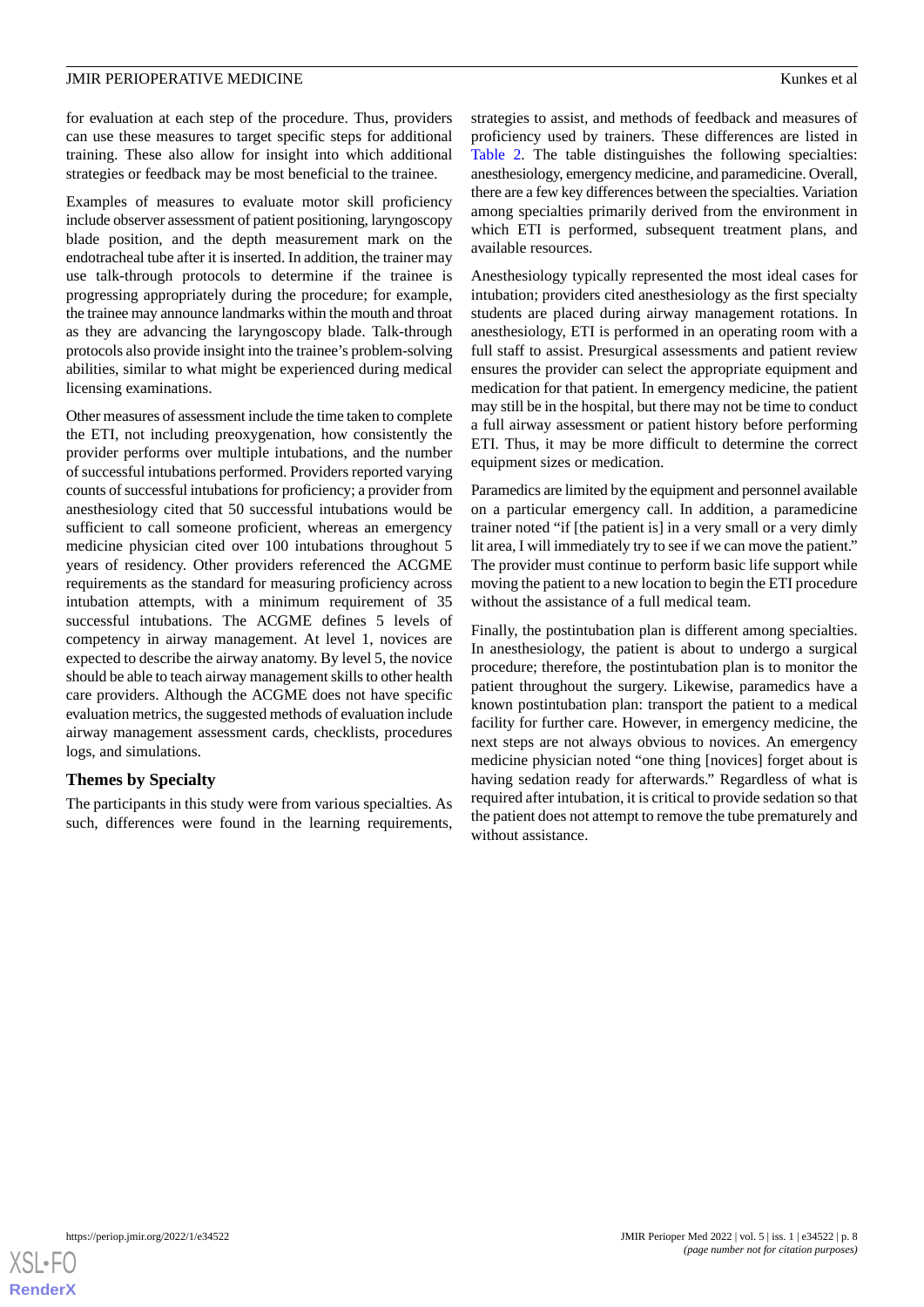<span id="page-8-0"></span>

|  |  | Table 2. Differences of endotracheal intubation among medical specialties. |  |  |  |  |
|--|--|----------------------------------------------------------------------------|--|--|--|--|
|--|--|----------------------------------------------------------------------------|--|--|--|--|

|                                    | Anesthesiology                                                                                                                                                                                                                                                                                                                                    | Emergency medicine                                                                                                                                                                                                    | Paramedicine                                                                                                                                                                                                                                                                                                                                                                                                                                                                                                                                                         |
|------------------------------------|---------------------------------------------------------------------------------------------------------------------------------------------------------------------------------------------------------------------------------------------------------------------------------------------------------------------------------------------------|-----------------------------------------------------------------------------------------------------------------------------------------------------------------------------------------------------------------------|----------------------------------------------------------------------------------------------------------------------------------------------------------------------------------------------------------------------------------------------------------------------------------------------------------------------------------------------------------------------------------------------------------------------------------------------------------------------------------------------------------------------------------------------------------------------|
| <b>Preparation and positioning</b> |                                                                                                                                                                                                                                                                                                                                                   |                                                                                                                                                                                                                       |                                                                                                                                                                                                                                                                                                                                                                                                                                                                                                                                                                      |
| Challenges                         | Patient characteristics: patient un-<br>dergoes presurgical assessment;<br>typically, most ideal cases and<br>patient characteristics that influ-<br>ence difficulty of ETI <sup>a</sup> are ad-<br>dressed before procedure<br>Environment: operating room with<br>$\bullet$<br>full staff to assist; easy access to<br>equipment and medication | Patient characteristics: patient<br>$\bullet$<br>may or may not have an airway<br>assessment completed<br>Environment: clinical room with<br>$\bullet$<br>staff to assist; easy access to<br>equipment and medication | Patient characteristics: patient does not<br>$\bullet$<br>have an airway assessment<br>Environment: nonclinical setting; patient<br>$\bullet$<br>may need to be moved from a small space,<br>such as a closet, to a location in which the<br>provider has sufficient room to perform<br>ETI; provider may be hunched over the<br>patient rather than having elbows at 90°<br>angle<br>Equipment: do not use medication, as<br>$\bullet$<br>there is insufficient patient history to ad-<br>minister the correct medication and limit-<br>ed storage in the ambulance |
|                                    | Inserting the direct laryngoscopy blade                                                                                                                                                                                                                                                                                                           |                                                                                                                                                                                                                       |                                                                                                                                                                                                                                                                                                                                                                                                                                                                                                                                                                      |
| Challenges                         | Patient-related factors: airway as-<br>sessment allows provider to ac-<br>count for patient variability (eg,<br>facial hair)                                                                                                                                                                                                                      | Patient-related factors: airway as-<br>sessment, if available, allows<br>provider to account for patient<br>variability (eg, facial hair)                                                                             | Patient-related factors: unable to account<br>$\bullet$<br>for patient variability                                                                                                                                                                                                                                                                                                                                                                                                                                                                                   |
| Strategies to<br>assist            | Potential for video laryngoscope                                                                                                                                                                                                                                                                                                                  | Potential for video laryngoscope                                                                                                                                                                                      | Video laryngoscope not always available                                                                                                                                                                                                                                                                                                                                                                                                                                                                                                                              |
| Achieving the optimal view         |                                                                                                                                                                                                                                                                                                                                                   |                                                                                                                                                                                                                       |                                                                                                                                                                                                                                                                                                                                                                                                                                                                                                                                                                      |
| Strategies to<br>assist            | Reposition patient: additional<br>equipment and assistance avail-<br>able to maneuver patient into suf-<br>ficient position for intubation<br>Suction: readily available<br>$\bullet$                                                                                                                                                             | Reposition patient: additional<br>$\bullet$<br>equipment and assistance avail-<br>able to maneuver patient into suf-<br>ficient position for intubation<br>Suction: readily available<br>$\bullet$                    | Reposition patient: limited equipment and<br>assistance available to maneuver patient<br>into sufficient position for intubation<br>Suction: portable suction may or may not<br>$\bullet$<br>be available                                                                                                                                                                                                                                                                                                                                                            |
| Verifying the endotracheal tube    |                                                                                                                                                                                                                                                                                                                                                   |                                                                                                                                                                                                                       |                                                                                                                                                                                                                                                                                                                                                                                                                                                                                                                                                                      |
| Methods of<br>feedback             | Available methods: availability of $\bullet$<br>visual, auditory, and medical de-<br>vices to verify placement of endo-<br>tracheal tube                                                                                                                                                                                                          | Available methods: availability of $\bullet$<br>visual, auditory, and medical de-<br>vices to verify placement of endo-<br>tracheal tube                                                                              | Available methods: limited verification<br>methods available: end-tidal CO <sub>2</sub> monitor<br>and visual and auditory methods which<br>may be subject to human error                                                                                                                                                                                                                                                                                                                                                                                            |
| Securing the endotracheal tube     |                                                                                                                                                                                                                                                                                                                                                   |                                                                                                                                                                                                                       |                                                                                                                                                                                                                                                                                                                                                                                                                                                                                                                                                                      |
| Challenges                         | Postintubation activities: postintu-<br>bation activity is known and<br>planned for other medical proce-<br>dures                                                                                                                                                                                                                                 | Postintubation activities: may be<br>$\bullet$<br>a failure to plan for postintubation<br>activities                                                                                                                  | Postintubation activities: postintubation<br>$\bullet$<br>activity is known and planned for trans-<br>portation to a medical facility<br>Environment: tube may be moved during<br>$\bullet$<br>transportation                                                                                                                                                                                                                                                                                                                                                        |

<sup>a</sup>ETI: endotracheal intubation.

# *Discussion*

### **Principal Findings**

CTA interviews with experts in ETI discerned the five following cognitive skills and processes necessary to perform and evaluate the procedure: (1) the main goals, (2) challenges faced by novices when performing ETI, (3) methods of feedback by which the individual performing the procedure can gauge success, (4) strategies used by experts to assist performance, and (5) measures of proficiency by which novices are evaluated at each step. The skills tree depicts these various cognitive skills and processes, as well as the implicit subskills and areas of variation, at each step. This allows for the identification of

 $XS$  • FO **[RenderX](http://www.renderx.com/)**

challenges faced by novices and the ways in which these challenges may be overcome. Furthermore, the breakdown of skills by subtask allows these points to be better translated into teachable details.

Interviews with experts in ETI from various specialties assisted in identifying and systematically representing the cognitive processes and skills required to perform ETI tasks. These cognitive processes include the main goals, challenges novices face, methods of feedback, strategies used to assist performance, and measures of proficiency of each step, as defined by previous HTA and assessment metrics [[6](#page-10-5)[,10](#page-10-2),[26\]](#page-10-18). These insights are critical for the development of training and objective assessment tools. In addition, the CTA highlighted the complexity of the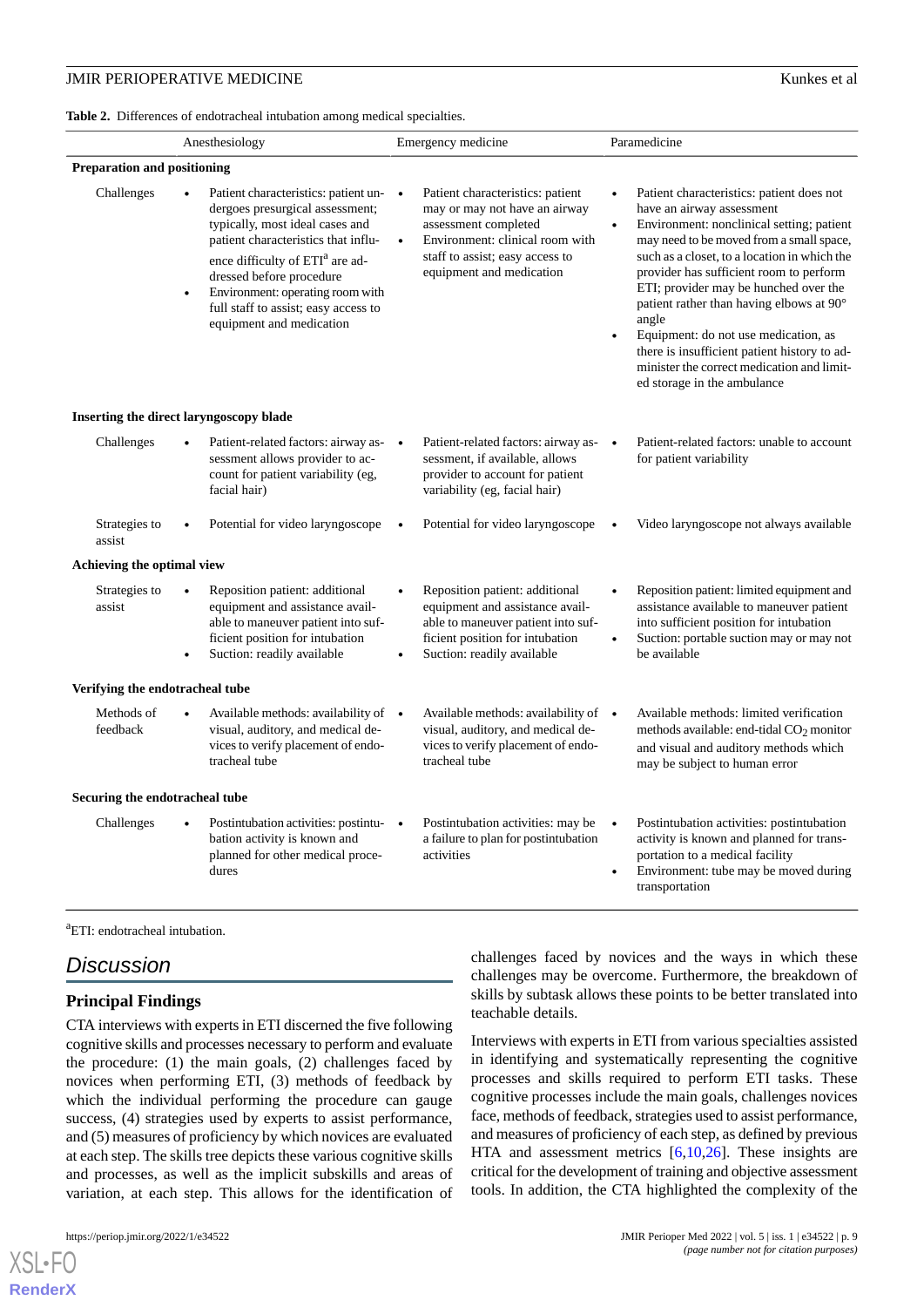procedure arising from challenges providers may face because of environmental or patient-related variability.

Although the CTA did not capture the complexity and detail of all potential cases, it provided insight into the nuanced skills and training techniques used to prepare novices for the variability they may find in practice. Importantly, the CTA identified ways in which challenges faced by novices may be overcome and how this training can be applied to future cases. For example, the trainee may be asked to verbally dictate their contingency plan for inserting the endotracheal tube should the airway prove to be more difficult. During this process, the trainee could be continuously provided increasingly difficult or complex adverse events to assess their ability to solve problems at each potential pitfall.

The skills tree developed from the CTA interviews highlights the various subskills and areas of variation that are not always easily explicitly taught to novices. For example, patient variability may include neck mobility, other injuries, facial hair, and gender. Characteristics such as neck mobility, jaw size, or the presence of other injuries or medical conditions to monitor are routinely discussed. However, the presence of facial hair or gender may pose unique challenges that are not always explicitly discussed before a case where they become applicable. Facial hair may disrupt the ability of the bag mask to seal properly on the patient's face, resulting in poor preoxygenation, and women typically have breast tissue, which, depending on the patient's position, may add additional strain on the neck or chest, which

increases the difficulty of the intubation. These subthemes in each step refer to the nuances of skills and maneuvers required to complete each task. By making these implicit themes explicit, they can be better translated into teachable details. These findings are consistent with previous studies looking at developing improved assessment metrics for ETI [[10](#page-10-2)[,13](#page-10-6),[19](#page-10-11)[,26](#page-10-18)] and expand upon their work by delving into methods of feedback and strategies to assist novices.

Although CTA interviews are advantageous because they require a small number of participants, it is possible with a greater number of participants from all 3 disciplines that a greater number of cognitive processes and strategies would emerge. In addition, a greater number of experts could serve to highlight greater differences between medical specialties and discern additional aspects of training unique to those specialties.

### **Conclusions and Future Work**

Findings from the CTA as depicted in this paper can only be validated through expert review and through the development of training systems. Future work may focus on the difference in cognitive skills between novices and experts performing ETI in simulated cases, error recognition and repair, and task switching in which cognitive skills developed in learning ETI are applied to a different procedure. The CTA also highlighted instances where cross-specialty training may provide a new dynamic to the training method and provide a wider application for training in various fields, such as military combat medic training.

### **Acknowledgments**

The authors gratefully acknowledge the support of this work through the US Army Futures Command, Combat Capabilities Development Command Soldier Center Simulation and Training Technology Center cooperative research agreement W912CG-21-2-0001.

# **Authors' Contributions**

BM, JN, SS, and LC participated in the development of the concept for the study. TK and LC developed the study materials and cognitive task analysis interview guide. LC led the recruitment of participants and oversaw the study. TK conducted the interviews, completed the data analysis, and developed the skills tree and medical specialty comparison tables. TK wrote the first draft of the manuscript and revised it first with input from LC and then all authors.

# <span id="page-9-0"></span>**Conflicts of Interest**

<span id="page-9-3"></span>None declared.

### **References**

- 1. Butterworth J, Mackey D, Wasnick J. Morgan and Mikhail's Clinical Anesthesiology, 6th Edition. Ohio, United States: McGraw-Hill Education; 2018.
- <span id="page-9-2"></span><span id="page-9-1"></span>2. Jacobs P, Grabinsky A. Advances in prehospital airway management. Int J Crit Illn Inj Sci 2014 Jan;4(1):57-64 [\[FREE](http://www.ijciis.org/article.asp?issn=2229-5151;year=2014;volume=4;issue=1;spage=57;epage=64;aulast=Jacobs) [Full text\]](http://www.ijciis.org/article.asp?issn=2229-5151;year=2014;volume=4;issue=1;spage=57;epage=64;aulast=Jacobs) [doi: [10.4103/2229-5151.128014](http://dx.doi.org/10.4103/2229-5151.128014)] [Medline: [24741499](http://www.ncbi.nlm.nih.gov/entrez/query.fcgi?cmd=Retrieve&db=PubMed&list_uids=24741499&dopt=Abstract)]
- 3. Bilge S, Acar YA, Aydin A, Tezel O, Aydin G. Assessment of endotracheal intubation procedures following inadvertent esophageal intubation. A randomized crossover manikin trial. J Pak Med Assoc 2020 Sep;70(9):1577-1582 [[FREE Full](http://jpma.org.pk/full_article-text.php?article_id=10110) [text](http://jpma.org.pk/full_article-text.php?article_id=10110)] [doi: [10.5455/JPMA.56679\]](http://dx.doi.org/10.5455/JPMA.56679) [Medline: [33040112\]](http://www.ncbi.nlm.nih.gov/entrez/query.fcgi?cmd=Retrieve&db=PubMed&list_uids=33040112&dopt=Abstract)
- 4. Chandran R, Koo SH, Lim YY, Ramadorai A, Tan AK, Singh PA, et al. Enhanced experiential learning in airway management. Sim Healthc 2020 Sep 3;16(2):142-150. [doi: 10.1097/sih.00000000000000488]
- 5. Demirel D, Yu A, Halic T, Sankaranarayanan G, Ryason A, Spindler D, et al. Virtual Airway Skills Trainer (VAST) simulator. Stud Health Technol Inform 2016;220:91-97 [\[FREE Full text\]](http://europepmc.org/abstract/MED/27046559) [Medline: [27046559\]](http://www.ncbi.nlm.nih.gov/entrez/query.fcgi?cmd=Retrieve&db=PubMed&list_uids=27046559&dopt=Abstract)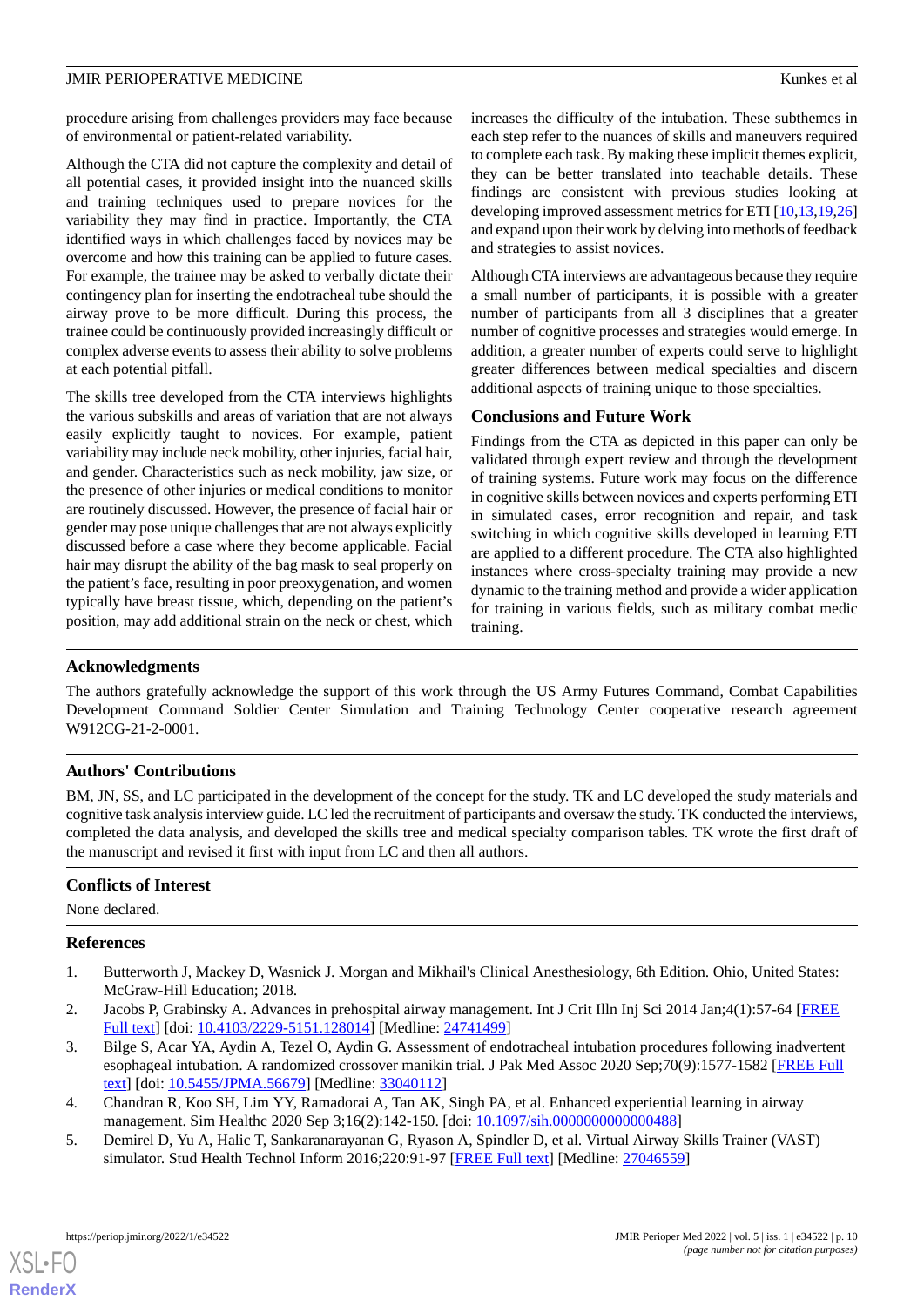- <span id="page-10-5"></span>6. Demirel D, Butler KL, Halic T, Sankaranarayanan G, Spindler D, Cao C, et al. A hierarchical task analysis of cricothyroidotomy procedure for a virtual airway skills trainer simulator. Am J Surg 2016 Sep;212(3):475-484 [[FREE Full](http://europepmc.org/abstract/MED/26590044) [text](http://europepmc.org/abstract/MED/26590044)] [doi: [10.1016/j.amjsurg.2015.08.029\]](http://dx.doi.org/10.1016/j.amjsurg.2015.08.029) [Medline: [26590044\]](http://www.ncbi.nlm.nih.gov/entrez/query.fcgi?cmd=Retrieve&db=PubMed&list_uids=26590044&dopt=Abstract)
- <span id="page-10-1"></span>7. Apfelbaum JL, Hagberg CA, Caplan RA, Blitt CD, Connis RT, Nickinovich DG, American Society of Anesthesiologists Task Force on Management of the Difficult Airway. Practice guidelines for management of the difficult airway: an updated report by the American Society of Anesthesiologists Task Force on Management of the Difficult Airway. Anesthesiology 2013 Mar;118(2):251-270 [\[FREE Full text\]](https://pubs.asahq.org/anesthesiology/article-lookup/doi/10.1097/ALN.0b013e31827773b2) [doi: [10.1097/ALN.0b013e31827773b2](http://dx.doi.org/10.1097/ALN.0b013e31827773b2)] [Medline: [23364566](http://www.ncbi.nlm.nih.gov/entrez/query.fcgi?cmd=Retrieve&db=PubMed&list_uids=23364566&dopt=Abstract)]
- <span id="page-10-0"></span>8. Frerk C, Mitchell VS, McNarry AF, Mendonca C, Bhagrath R, Patel A, Difficult Airway Society Intubation Guidelines Working Group. Difficult Airway Society 2015 guidelines for management of unanticipated difficult intubation in adults. Br J Anaesth 2015 Dec;115(6):827-848 [[FREE Full text](https://linkinghub.elsevier.com/retrieve/pii/S0007-0912(17)31431-9)] [doi: [10.1093/bja/aev371](http://dx.doi.org/10.1093/bja/aev371)] [Medline: [26556848\]](http://www.ncbi.nlm.nih.gov/entrez/query.fcgi?cmd=Retrieve&db=PubMed&list_uids=26556848&dopt=Abstract)
- <span id="page-10-2"></span>9. Park L, Price-Williams S, Jalali A, Pirzada K. Increasing access to medical training with three-dimensional printing: creation of an endotracheal intubation model. JMIR Med Educ 2019 Apr 09;5(1):e12626 [\[FREE Full text\]](https://mededu.jmir.org/2019/1/e12626/) [doi: [10.2196/12626](http://dx.doi.org/10.2196/12626)] [Medline: [30964444](http://www.ncbi.nlm.nih.gov/entrez/query.fcgi?cmd=Retrieve&db=PubMed&list_uids=30964444&dopt=Abstract)]
- <span id="page-10-3"></span>10. Ryason A, Petrusa ER, Kruger U, Xia Z, Wong VT, Jones DB, et al. Development of an endotracheal intubation formative assessment tool. J Educ Perioper Med 2020;22(1):E635 [[FREE Full text](http://europepmc.org/abstract/MED/32432150)] [Medline: [32432150](http://www.ncbi.nlm.nih.gov/entrez/query.fcgi?cmd=Retrieve&db=PubMed&list_uids=32432150&dopt=Abstract)]
- <span id="page-10-4"></span>11. Hubble MW, Brown L, Wilfong DA, Hertelendy A, Benner RW, Richards ME. A meta-analysis of prehospital airway control techniques part I: orotracheal and nasotracheal intubation success rates. Prehosp Emerg Care 2010;14(3):377-401. [doi: [10.3109/10903121003790173](http://dx.doi.org/10.3109/10903121003790173)] [Medline: [20507222\]](http://www.ncbi.nlm.nih.gov/entrez/query.fcgi?cmd=Retrieve&db=PubMed&list_uids=20507222&dopt=Abstract)
- <span id="page-10-6"></span>12. Das S, Carlson J, De LT, Phrampus P, Hodgins J. Multimodal feature analysis for quantitative performance evaluation of endotracheal intubation (ETI). In: Proceedings of the IEEE International Conference on Acoustics, Speech and Signal Processing (ICASSP). 2012 Presented at: IEEE International Conference on Acoustics, Speech and Signal Processing (ICASSP); March 25-30, 2012; Kyoto, Japan p. 621-624. [doi: [10.1109/icassp.2012.6287960](http://dx.doi.org/10.1109/icassp.2012.6287960)]
- <span id="page-10-7"></span>13. Adnet F, Borron SW, Racine SX, Clemessy JL, Fournier JL, Plaisance P, et al. The intubation difficulty scale (IDS): proposal and evaluation of a new score characterizing the complexity of endotracheal intubation. Anesthesiology 1997 Dec;87(6):1290-1297 [\[FREE Full text](https://pubs.asahq.org/anesthesiology/article-lookup/doi/10.1097/00000542-199712000-00005)] [doi: [10.1097/00000542-199712000-00005\]](http://dx.doi.org/10.1097/00000542-199712000-00005) [Medline: [9416711](http://www.ncbi.nlm.nih.gov/entrez/query.fcgi?cmd=Retrieve&db=PubMed&list_uids=9416711&dopt=Abstract)]
- 14. Ono Y, Kakamu T, Kikuchi H, Mori Y, Watanabe Y, Shinohara K. Expert-performed endotracheal intubation-related complications in trauma patients: incidence, possible risk factors, and outcomes in the prehospital setting and emergency department. Emerg Med Int 2018 Jun 10;2018:5649476 [\[FREE Full text\]](https://doi.org/10.1155/2018/5649476) [doi: [10.1155/2018/5649476](http://dx.doi.org/10.1155/2018/5649476)] [Medline: [29984001\]](http://www.ncbi.nlm.nih.gov/entrez/query.fcgi?cmd=Retrieve&db=PubMed&list_uids=29984001&dopt=Abstract)
- <span id="page-10-8"></span>15. Cook TM, Woodall N, Frerk C, Fourth National Audit Project. Major complications of airway management in the UK: results of the Fourth National Audit Project of the Royal College of Anaesthetists and the Difficult Airway Society. Part 1: anaesthesia. Br J Anaesth 2011 May;106(5):617-631 [[FREE Full text](https://linkinghub.elsevier.com/retrieve/pii/S0007-0912(17)33209-9)] [doi: [10.1093/bja/aer058\]](http://dx.doi.org/10.1093/bja/aer058) [Medline: [21447488\]](http://www.ncbi.nlm.nih.gov/entrez/query.fcgi?cmd=Retrieve&db=PubMed&list_uids=21447488&dopt=Abstract)
- <span id="page-10-9"></span>16. Smischney N, Kashyap R, Seisa M, Schroeder D, Diedrich D. Endotracheal intubation among the critically ill: protocol for a multicenter, observational, prospective study. JMIR Res Protoc 2018 Dec 07;7(12):e11101 [[FREE Full text](https://www.researchprotocols.org/2018/12/e11101/)] [doi: [10.2196/11101\]](http://dx.doi.org/10.2196/11101) [Medline: [30530463\]](http://www.ncbi.nlm.nih.gov/entrez/query.fcgi?cmd=Retrieve&db=PubMed&list_uids=30530463&dopt=Abstract)
- <span id="page-10-11"></span><span id="page-10-10"></span>17. Schmitz CC, Chipman JG, Yoshida K, Vogel RI, Sainfort F, Beilman G, et al. Reliability and validity of a test designed to assess combat medics' readiness to perform life-saving procedures. Mil Med 2014 Jan;179(1):42-48. [doi: [10.7205/MILMED-D-13-00247\]](http://dx.doi.org/10.7205/MILMED-D-13-00247) [Medline: [24402984](http://www.ncbi.nlm.nih.gov/entrez/query.fcgi?cmd=Retrieve&db=PubMed&list_uids=24402984&dopt=Abstract)]
- <span id="page-10-12"></span>18. Young R, Elliott JO, Gable B. Airway obstacle course for teaching prehospital providers airway techniques. Cureus 2021 Sep;13(9):e18190 [\[FREE Full text](http://europepmc.org/abstract/MED/34707961)] [doi: [10.7759/cureus.18190](http://dx.doi.org/10.7759/cureus.18190)] [Medline: [34707961](http://www.ncbi.nlm.nih.gov/entrez/query.fcgi?cmd=Retrieve&db=PubMed&list_uids=34707961&dopt=Abstract)]
- <span id="page-10-13"></span>19. Brown W, Santhosh L, Brady AK, Denson JL, Niroula A, Pugh ME, et al. A call for collaboration and consensus on training for endotracheal intubation in the medical intensive care unit. Crit Care 2020 Oct 22;24(1):621 [\[FREE Full text\]](https://ccforum.biomedcentral.com/articles/10.1186/s13054-020-03317-3) [doi: [10.1186/s13054-020-03317-3\]](http://dx.doi.org/10.1186/s13054-020-03317-3) [Medline: [33092615\]](http://www.ncbi.nlm.nih.gov/entrez/query.fcgi?cmd=Retrieve&db=PubMed&list_uids=33092615&dopt=Abstract)
- <span id="page-10-14"></span>20. Militello LG, Hutton RJ. Applied cognitive task analysis (ACTA): a practitioner's toolkit for understanding cognitive task demands. Ergonomics 1998 Nov;41(11):1618-1641. [doi: [10.1080/001401398186108\]](http://dx.doi.org/10.1080/001401398186108) [Medline: [9819578](http://www.ncbi.nlm.nih.gov/entrez/query.fcgi?cmd=Retrieve&db=PubMed&list_uids=9819578&dopt=Abstract)]
- <span id="page-10-15"></span>21. Clark RE, Pugh CM, Yates KA, Inaba K, Green DJ, Sullivan ME. The use of cognitive task analysis to improve instructional descriptions of procedures. J Surg Res 2012 Mar;173(1):37-42. [doi: [10.1016/j.jss.2011.09.003\]](http://dx.doi.org/10.1016/j.jss.2011.09.003) [Medline: [22099596\]](http://www.ncbi.nlm.nih.gov/entrez/query.fcgi?cmd=Retrieve&db=PubMed&list_uids=22099596&dopt=Abstract)
- <span id="page-10-17"></span><span id="page-10-16"></span>22. Yates KA, Sullivan ME, Clark RE. Integrated studies on the use of cognitive task analysis to capture surgical expertise for central venous catheter placement and open cricothyrotomy. Am J Surg 2012 Jan;203(1):76-80. [doi: [10.1016/j.amjsurg.2011.07.011\]](http://dx.doi.org/10.1016/j.amjsurg.2011.07.011) [Medline: [22172485](http://www.ncbi.nlm.nih.gov/entrez/query.fcgi?cmd=Retrieve&db=PubMed&list_uids=22172485&dopt=Abstract)]
- <span id="page-10-19"></span><span id="page-10-18"></span>23. Miller CA, Vicente KJ. Comparison of display requirements generated via hierarchical task and abstraction-decomposition space analysis techniques. Int J Cognit Ergon 2001 Sep;5(3):335-355. [doi: [10.1207/s15327566ijce0503\\_12](http://dx.doi.org/10.1207/s15327566ijce0503_12)]
- 24. Crispen P, Hoffman RR. How many experts? IEEE Intell Syst 2016 Nov;31(6):56-62. [doi: [10.1109/mis.2016.95\]](http://dx.doi.org/10.1109/mis.2016.95)
- 25. Flach J. Discovering situated meaning: an ecological approach to task analysis. In: Schraagan JM, Chipman SF, Shalin VL, editors. Cognitive Task Analysis. New York: Psychology Press; 2000:87-100.
- 26. Hart D, Clinton J, Anders S, Reihsen T, McNeil MA, Rule G, et al. Validation of an assessment tool for field endotracheal intubation. Mil Med 2016 Nov;181(11):1484-1490. [doi: [10.7205/MILMED-D-15-00570](http://dx.doi.org/10.7205/MILMED-D-15-00570)] [Medline: [27849480](http://www.ncbi.nlm.nih.gov/entrez/query.fcgi?cmd=Retrieve&db=PubMed&list_uids=27849480&dopt=Abstract)]
- 27. Role of physician anesthesiologist. American Society of Anesthesiologists. 2021. URL: [https://www.asahq.org/](https://www.asahq.org/madeforthismoment/anesthesia-101/role-of-physician-anesthesiologist/) [madeforthismoment/anesthesia-101/role-of-physician-anesthesiologist/](https://www.asahq.org/madeforthismoment/anesthesia-101/role-of-physician-anesthesiologist/) [accessed 2022-03-03]